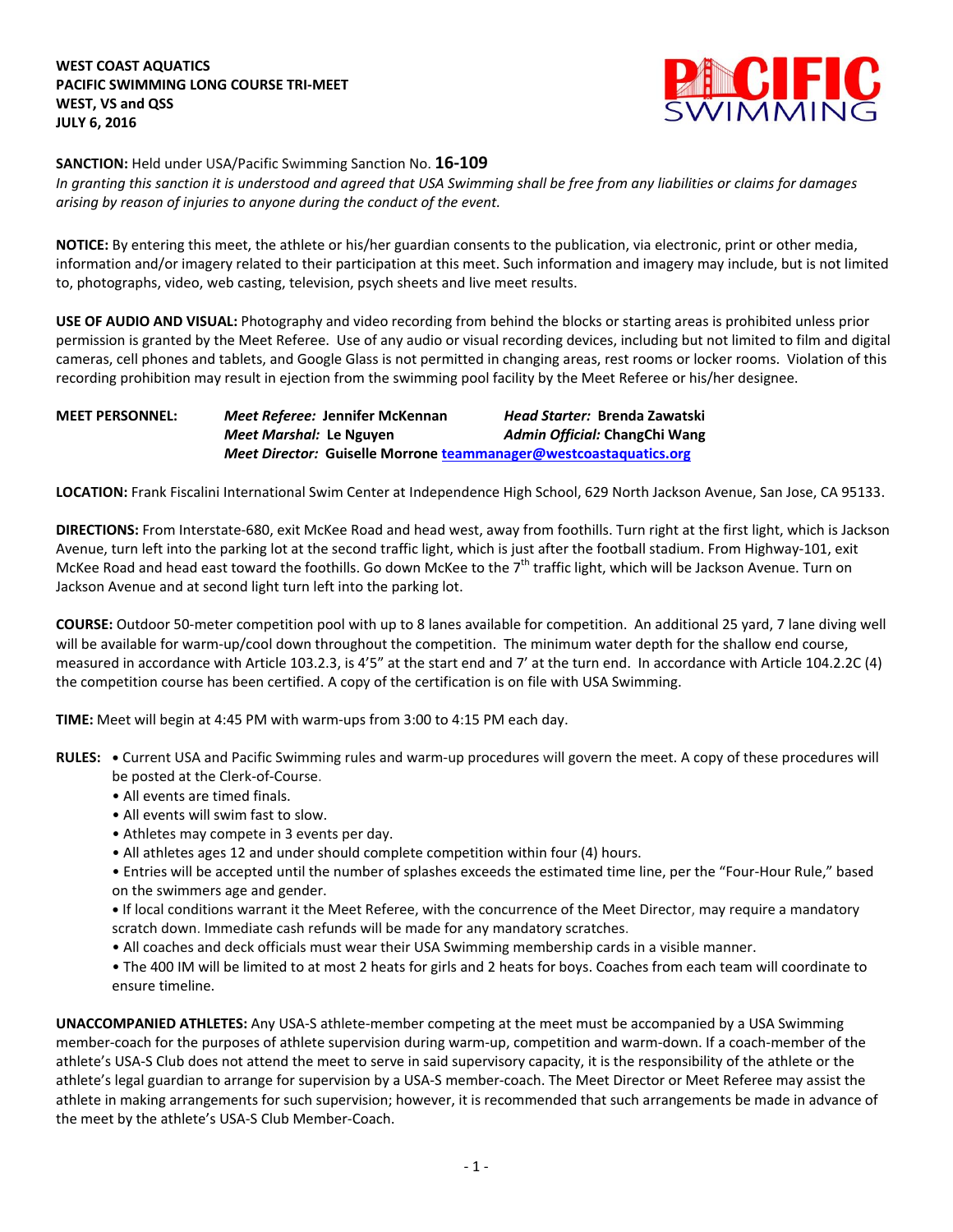**RACING STARTS:** Athletes must be certified by a USA-S member-coach as being proficient in performing a racing start, or must start the race in the water. It is the responsibility of the athlete or the athlete's legal guardian to ensure compliance with this requirement.

**RESTRICTIONS:** • Smoking and the use of other tobacco products is prohibited on the pool deck, in the locker rooms, in spectator

seating, on standing areas and in all areas used by athletes, during the meet and during warm-up periods.

- Sale and use of alcoholic beverages is prohibited in all areas of the meet venue.
- No glass containers are allowed in the meet venue.
- No propane heater is permitted except for snack bar/meet operations.
- All shelters must be properly secured.
- Changing into or out of swimsuits other than in locker rooms or other designated areas is prohibited.

• Destructive devices, to include but not limited to, explosive devices and equipment, firearms (open or concealed), blades, knives, mace, stun guns and blunt objects are strictly prohibited in the swimming facility and its surrounding areas. If observed, the Meet Referee or his/her designee may ask that these devices be stored safely away from the public or removed from the facility. Noncompliance may result in the reporting to law enforcement authorities and ejection from the facility. Law enforcement officers (LEO) are exempt per applicable laws.

• Only coaches EZ-Ups will be allowed on the pool deck. Set-up is allowed outside the yellow bars of the pool deck, on the bleachers, and designated areas outside the pool gates.

**ELIGIBILITY:** • Athletes must be current members of USA-S and enter their name and registration number on the meet entry card as they are shown on their Registration Card. If this is not done, it may be difficult to match the athlete with the registration and times database. The meet host will check all athlete registrations against the SWIMS database and if not found to be registered, the Meet Director shall accept the registration at the meet (a \$10 surcharge will be added to the regular registration fee). Duplicate registrations will be refunded by mail.

- Entries with **"NO TIME" will be accepted**. Coach verified times are highly recommended for a without times.
- Entry times submitted for this meet will be checked against a computer database and may be changed in accordance with Pacific Swimming Entry Time Verification Procedures.
- Disabled athletes are welcome to attend this meet and should contact the Meet Director or Meet Referee regarding any special accommodations on entry times and seeding per Pacific Swimming policy.
- Athletes 19 years of age and over may compete in the meet for time only, no awards. Such athletes must have met standards for the 17-18 age group.
- The athlete's age will be the age of the athlete on the first day of the meet.
- Meet is open to all qualified athletes registered with WEST, VS or QSS. Athletes who are unattached, but participating with WEST or QSS are eligible to enter the meet.

**ENTRIES:** A HyTek entry file must be submitted t[o teammanager@westcoastaquatics.org](mailto:teammanager@westcoastaquatics.org) by July 3, 2016.

**ENTRY FEES:** \$4.00 per event plus a \$10.00 participation fee per athlete. Relays will be \$9.00 each. Each club must submit a team check. A single team check for all entries payable to: West Coast Aquatics must be hand delivered to the meet director prior to the start of the meet.

**CHECK-IN:** The meet will be pre-seeded.

**SCRATCHES:** Any athletes not reporting for or competing in an individual timed final event that they have checked in for shall not be penalized.

**AWARDS:** None.

**ADMISSION:** Free.

**SNACK BAR & HOSPITALITY:** A snack bar may be available throughout the competition. Coaches and working deck officials will be provided snacks.